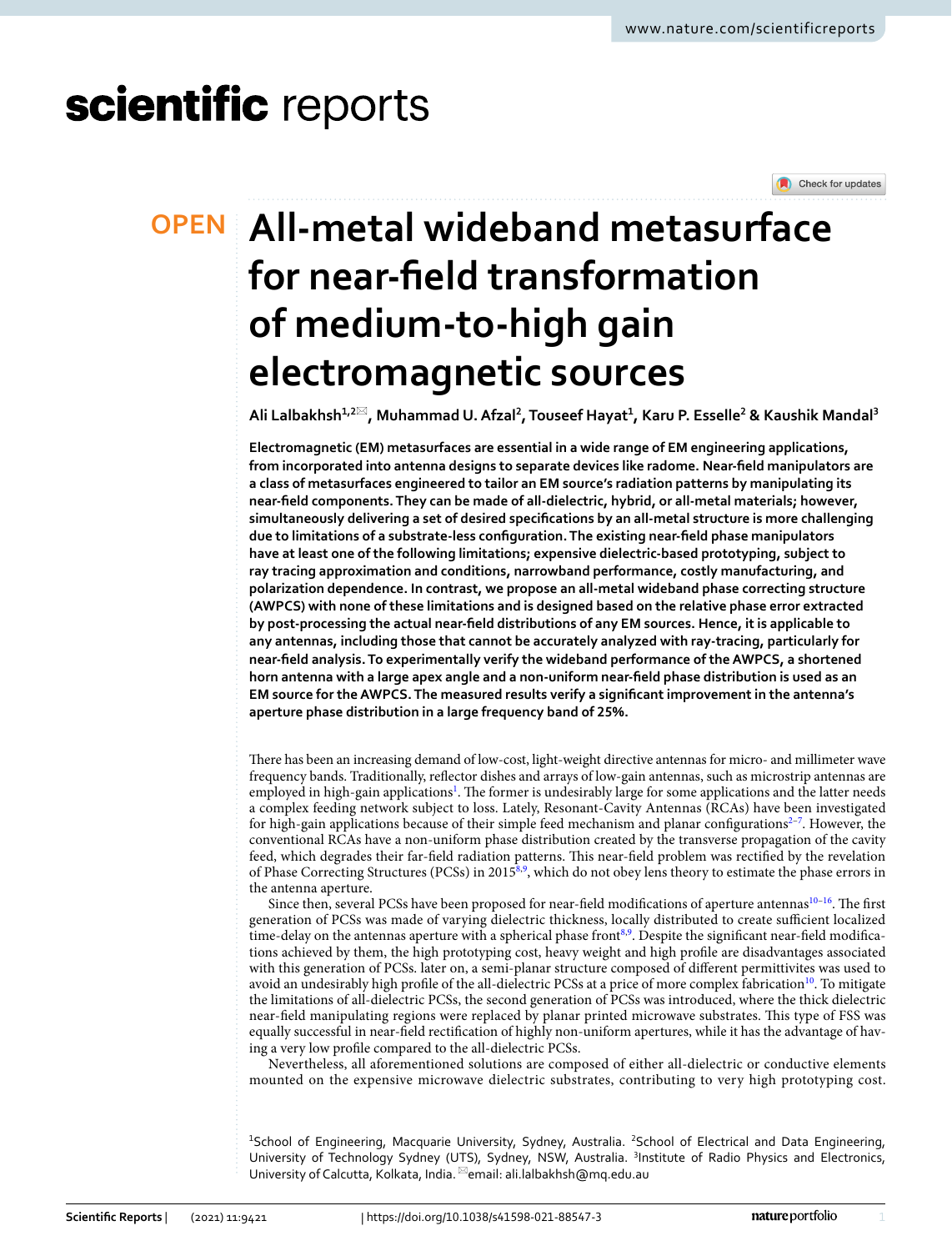Additionally, it may be preferred to avoid employing such substrates in applications with harsh environments, such as space explorations<sup>[17](#page-7-1)</sup>.

Very recently, a few all-metal phase-shifting structures have been proposed, all of which are polarization dependent and/or operate at a single frequency<sup>[15,](#page-7-2)[18–](#page-7-3)[23](#page-7-4)</sup>. For example, structures proposed in<sup>[18](#page-7-3)</sup> and<sup>[22](#page-7-5)</sup> have a very limited bandwidth and can only support either circularly, or linearly polarized waves. The metasurface in<sup>[20](#page-7-6)</sup> only support circular polarization within two limited passbands and requires 3D metal prototyping. Although, the all-metal PCS comprised of non-resonating patch elements in<sup>[15](#page-7-2)</sup> can support all types of polarization, each phase-shifting element operates at a single frequency, resulting in a highly narrow-band PCS. Differently, large operational bandwidths of around 24% and 15% have been achieved in<sup>[21](#page-7-7)</sup> and<sup>[19](#page-7-8)</sup>, respectively, where the former is suitable for linear polarization only and the latter achieves the required phase-shift by transforming the polarization of the incoming wave into a cross polar outgoing wave.

Reviewing near-field correcting structures, which do not rely on lens theory, suggests that while considerable near-filed enhancements have been achieved by various types PCSs, there is still no fully-metallic passive solution for a wideband polarization-insensitive near-field correction. Unlike all other PCSs, here we use resonating elements to synthesize a substrate-less free-standing PCS, named AWPCS, whose wideband operational mechanism does not rely on polarization conversion or the polarization of the incoming EM waves. Additionally, the AWPCS is low-cost, light-weight and unlike<sup>[18](#page-7-3)</sup> does not require any internal waveguide, so it can be developed using a range of low-cost manufacturing technologies, such as water-jet cutting, laser cutting and 2D stamping for rapid large-scale prototyping. For the proof of concept, and verifying the wideband performance of the proposed AWPCS, an electromagnetic source with a non-uniform near-field phase distribution and a sufficiently large operational frequency band is required to be used as the base antenna for the AWPCS. Here, we use a heavily shortened horn antenna for this purpose.

The rest of the paper is organized as follows: In "Shortened conical horn antenna with larger apex angle", a shortened horn antenna with a large apex having a highly non-uniform electric near-field phase distribution is designed. In "Electromagnetic and mechanical specifications of the proposed unit cell", the novel structure of the proposed AWPCS along with its electromagnetic and mechanical specifications are presented. "AWPCS prototyping" discusses the fabrication and the measurements of the antenna system, and "Near- and far-field results" gives a summary of the paper.

#### **Shortened conical horn antenna with larger apex angle**

The physical parameters of a conventional conical horn fed by a waveguide is calculated using Eqs. [\(1\)](#page-1-0) and ([2](#page-1-1)) and some trigonometric relations as discussed in<sup>[24](#page-7-9)</sup>.

$$
G = \varepsilon_{ap} \frac{4\pi A_p}{\lambda^2} \tag{1}
$$

<span id="page-1-1"></span><span id="page-1-0"></span>
$$
r = \frac{\sqrt{3l\lambda}}{2} \tag{2}
$$

In Eq. [\(1\)](#page-1-0), G is the gain,  $\varepsilon_{ap}$  is the aperture efficiency,  $\lambda$  is the free-space wavelength at the design frequency,  $A_p$  is the physical aperture of the antenna. In Eq. ([1](#page-1-0)), r and l are the radii and length of the conical horn, respectively.

In order to achieve a peak gain of 21 dB at 11 GHz, the height and radii of the conventional conical horn are calculated to be 192.7 mm and 68.9 mm, respectively. Increasing the flare angle from 17.26° to 32° and reducing the height to 70.7 mm, result in a new ad hoc horn with an aperture radii of 53 mm. The ad hoc horn has a significantly smaller volume (4.6 times volume reduction) and a severely deteriorated near-field phase distribution, resulting a peak gain of 16.05 dB. This can be seen from 2-D near-field phase distributions at 4 distinct frequencies within the desired frequency band (10.0 GHz to 12.5 GHz) in Fig. [1](#page-2-0)a. Such undesired spherical wavefronts can be rectified by the proposed AWPCS explained in the following section.

#### **Design of the all‑metal phase correcting structure (AWPCS)**

**Electromagnetic and mechanical specifications of the proposed unit cell.** Over the last few years, metasurfaces have made breakthroughs in electromagnetic problems by introducing engineered micro-wave properties which are not achievable using conventional antennas and microwave devices<sup>[25](#page-7-10)-39</sup>. There are a number of phase-correcting designs based on printed metasurfaces, which are bound to use dielectric substrates to support and isolate the conductive patterns on the printed layers<sup>[14](#page-7-12),[40](#page-7-13)[–44](#page-7-14)</sup>. However, the existing knowledge of such metasurfaces cannot be directly applied on a substrate-less structure. This problem is more restricting for the wideband applications, due to the intrinsic complexity associated with the design of wideband spatial phase shifters.

Hence, design of the AWPCS is not only a pure EM design problem, but mechanical restrictions need to be initially removed by some none-electromagnetically intrusive approach. Once the structure's unconditional mechanical integrity is ensured, metallic resonators with any configurations, with or without discontinuity can be incorporated in the structure, which was otherwise not possible.

Figure [1b](#page-2-0) shows a unit-cell configuration of the proposed metallic spatial phase shifter with a unit-cell size of  $\lambda/3$  following recommendations in<sup>[10](#page-6-5),[14](#page-7-12)</sup>. As shown in Fig. [1b](#page-2-0), each unit cell comprises of two identical metallic layers separated by an air-gap of  $\lambda/3$ . Each layer is composed of two pairs of orthogonal strips with an angle of 45<sup>o</sup> from each other, as illustrated in Fig. [1b](#page-2-0). In this topology, the throughout inductive strips are named Static Cross (SC), which is primarily responsible for mechanical integrity of the structure, while the diagonal dipole is called Diagonal Resonator (DR) and designed to be varied in both length and width to generate the required

2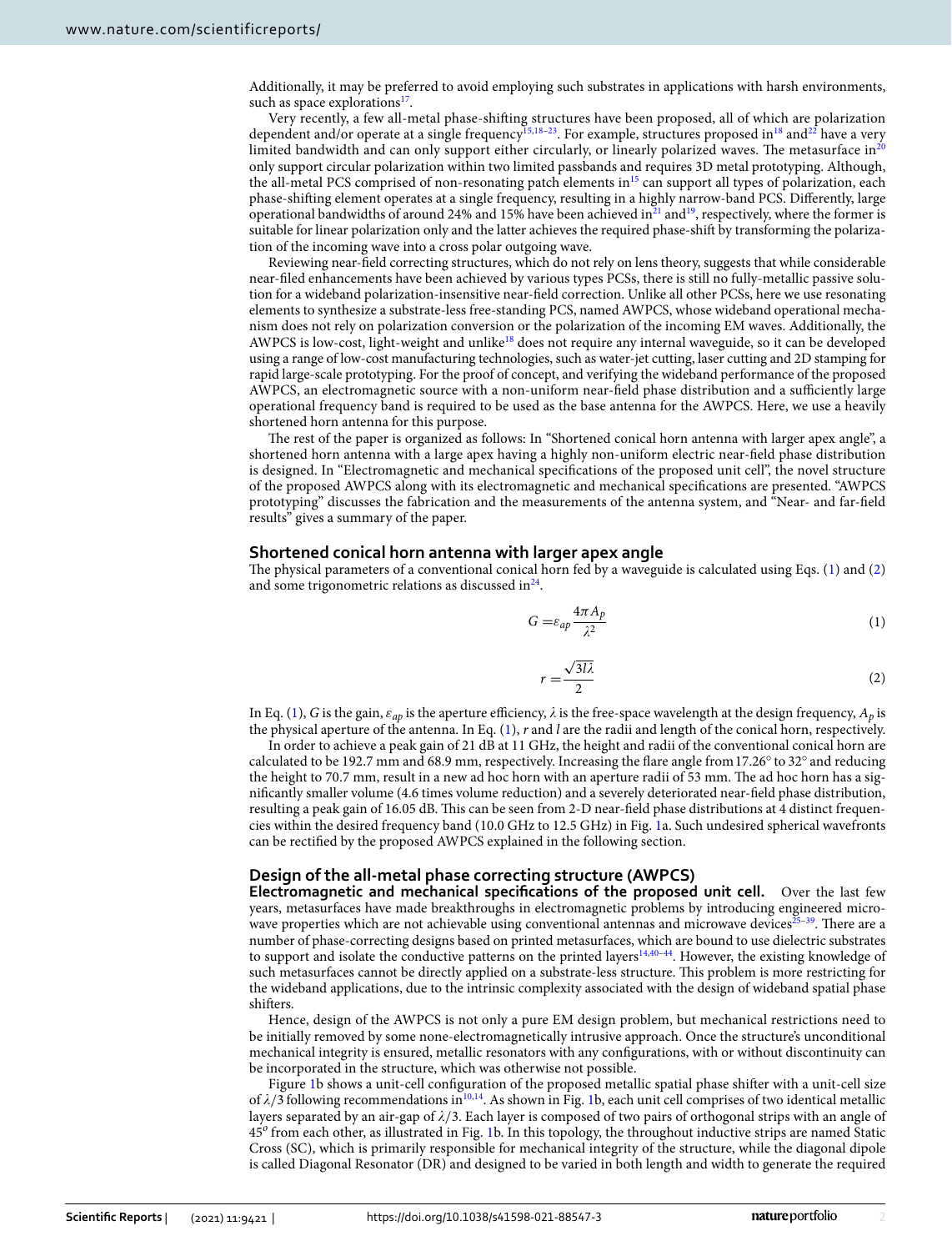

<span id="page-2-0"></span>

phase shift without upsetting the structural robustness ensured by the SCs. The thickness of metal layers is chosen to be 1 mm, so that the AWPCS can be fabricated using low-cost available technologies, and would not require any extra bonding and protecting mechanism like foam or radome.

To achieve wideband performance of the AWPCS, the SCs in the absence of DRs need to have a large passband, covering the desired operation frequency of the AWPCS. This can be achieved if the resonance condition is met somewhere in the operating frequency band. In this design, the presence of two inductive strips in SCs and the capacitive effects created by the stacked air-transmission line create a resonance condition which can be tuned at 11 GHz using a parametric analysis, as illustrated in Fig. [1](#page-2-0)c. According to this analysis, a transmission pole occurs at 10.8 GHz for the case of  $c = 0.4$  mm, and shifts to higher frequencies when c increases. As a result, a large 3-dB transmission band with a fractional bandwidth of 21% centered at 11 GHz is realized and shown in Fig. [1](#page-2-0)d.

Once the design of the SC is finalized and the mechanical integrity of the structure is ensured, the required phase shifts can be achieved for different dimensions of DRs. The transmission magnitude and phase of each cell were numerically predicted through a parametric study of the unit cell shown in Fig. [1b](#page-2-0), where l and w varied and SC remained unchanged. In this study,  $l$  was swept from 0.4 to 3.4 mm with a step size of 0.1 mm, and  $w$ varied from 1.0 to 11.4 mm with an interval of 0.4 mm. The minimum, maximum and the step size values in this analysis are determined considering the tolerance limits of the fabrication process and the sensitivity of the parameters. The optimal sizes of  $l$  and  $w$  can be determined using surface plots shown in Fig. [2](#page-3-0)a,b, where the magnitude and the phase of transmission coefficients are visualized in the space of l versus  $w$ .

**Realization of the wideband AWPCS.** In order to calculate the local phase shifts required to correct the large aperture phase non-uniformity of the ad hoc horn designed in "Shortened conical horn antenna with larger apex angle", near-field phase values at 11 GHz were probed on the antenna aperture in cylindrical coordinates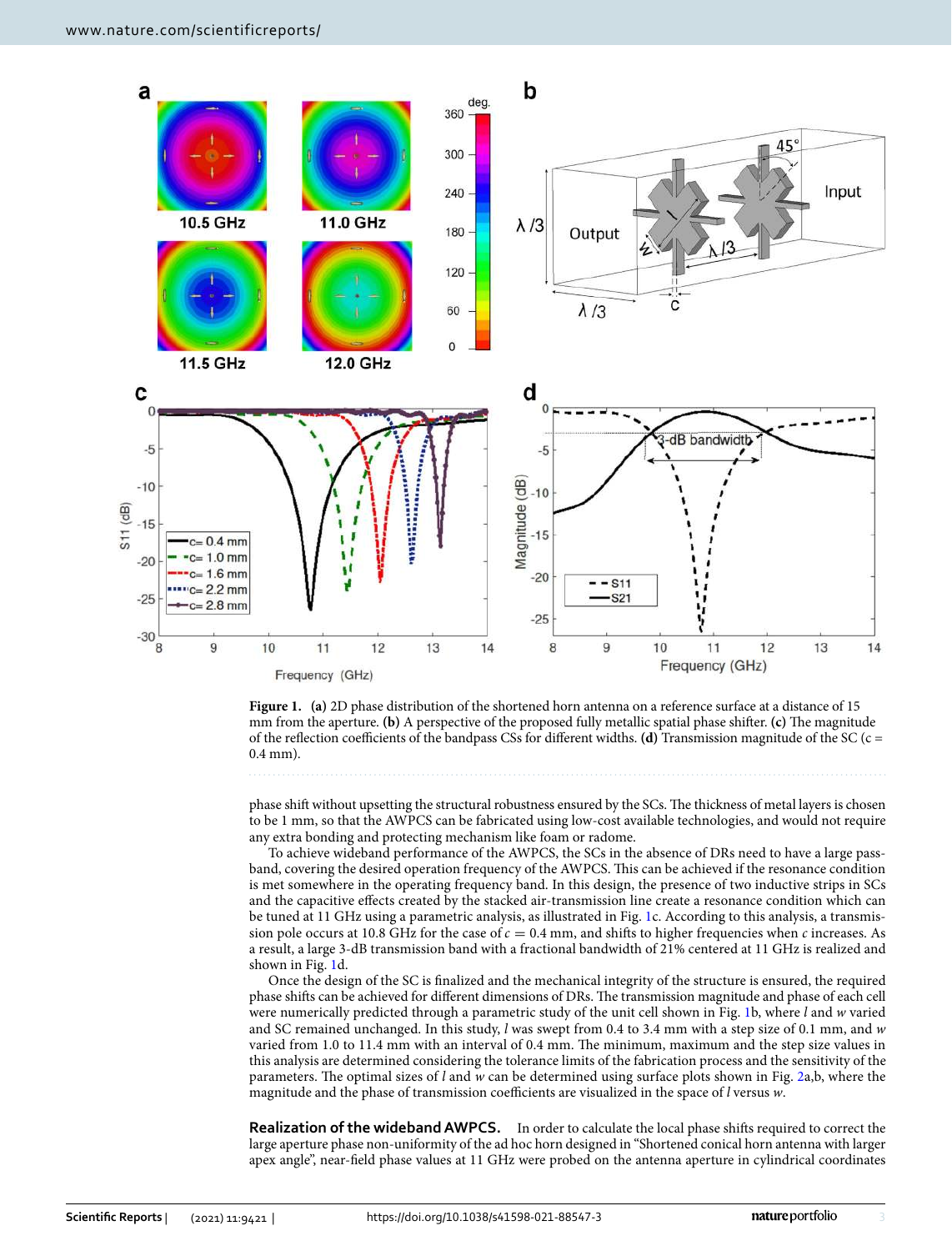

<span id="page-3-0"></span>**Figure 2.** (a) Transmission phase of various combinations of l and w for a constant c,  $(c = 0.4 \text{ mm})$ . (b) Transmission magnitude of various combinations of l and w for a constant c,  $(c = 0.4$  mm). **(c)** Transmission coefficients of the selected unit cells for varying size of DRs. **(d)** One layer of the AWPCS fabricated using waterjet cutting with abrasive garnet powder. **(e)** Fabricated AWPCS placed on the shortened horn antenna. The two concentric layers of the AWPCS is separated by 4 nylon spacers.

|                | $\boldsymbol{w}$ |      | $ S_{21} $ | $\angle S_{21}$ |
|----------------|------------------|------|------------|-----------------|
| Cell           | (mm)             | (mm) | (dB)       | $($ Deg. $)$    |
|                | 0.9              | 10.8 | $-0.5$     | 190             |
| $\overline{c}$ | 0.9              | 10.7 | $-0.15$    | 201             |
| 3              | 0.9              | 10.4 | $-0.1$     | 225             |
| 4              | 0.9              | 9.5  | $-0.76$    | 259             |
| 5              | 0.9              | 8.2  | $-0.50$    | 285             |
| 6              | 1.9              | 4.2  | $-0.9$     | 345             |

<span id="page-3-1"></span>**Table 1.** Unit-cell parameters.

with  $\phi = 0$  and a sampling step-size of  $\lambda/3$  chosen based on the unit-cell size explained in "Electromagnetic and mechanical specifications of the proposed unit cell".

Considering the computed phase non-uniformity (will be shown in dotted red line in Fig. [3](#page-4-0)b), and the para-metric study results shown in surface plots in Fig. [2](#page-3-0)a,b, it appeared that the DRs with  $w = 0.9$  mm and varying length (l) can produce most of the required phase-shift values, as depicted in Fig. [2c](#page-3-0); however, larger values of w can be used for smaller phase delays to complete the required phase range.

In the case of the ad hoc horn antenna, 6 transparent phase-correcting cells with the configuration explained in in "Electromagnetic and mechanical specifications of the proposed unit cell" are required to be distributed on the antenna aperture in a circular arrangement proposed in<sup>[10,](#page-6-5)[14](#page-7-12)</sup>. Such symmetrical manner does not disturb the polarization insensitivity already incorporated in the unit-cell configuration and hence the synthesized AWPCS remains polarization independent. Table [1](#page-3-1) shows the size and transmission components of the correcting-phase cells used to synthesize the AWPCS.

In summary, the presented design procedure of the fully metallic spatial phase shifter is summarized into two major steps as follow: Step 1- Designing an electromagnetically transparent sub-structure for the mechanical

4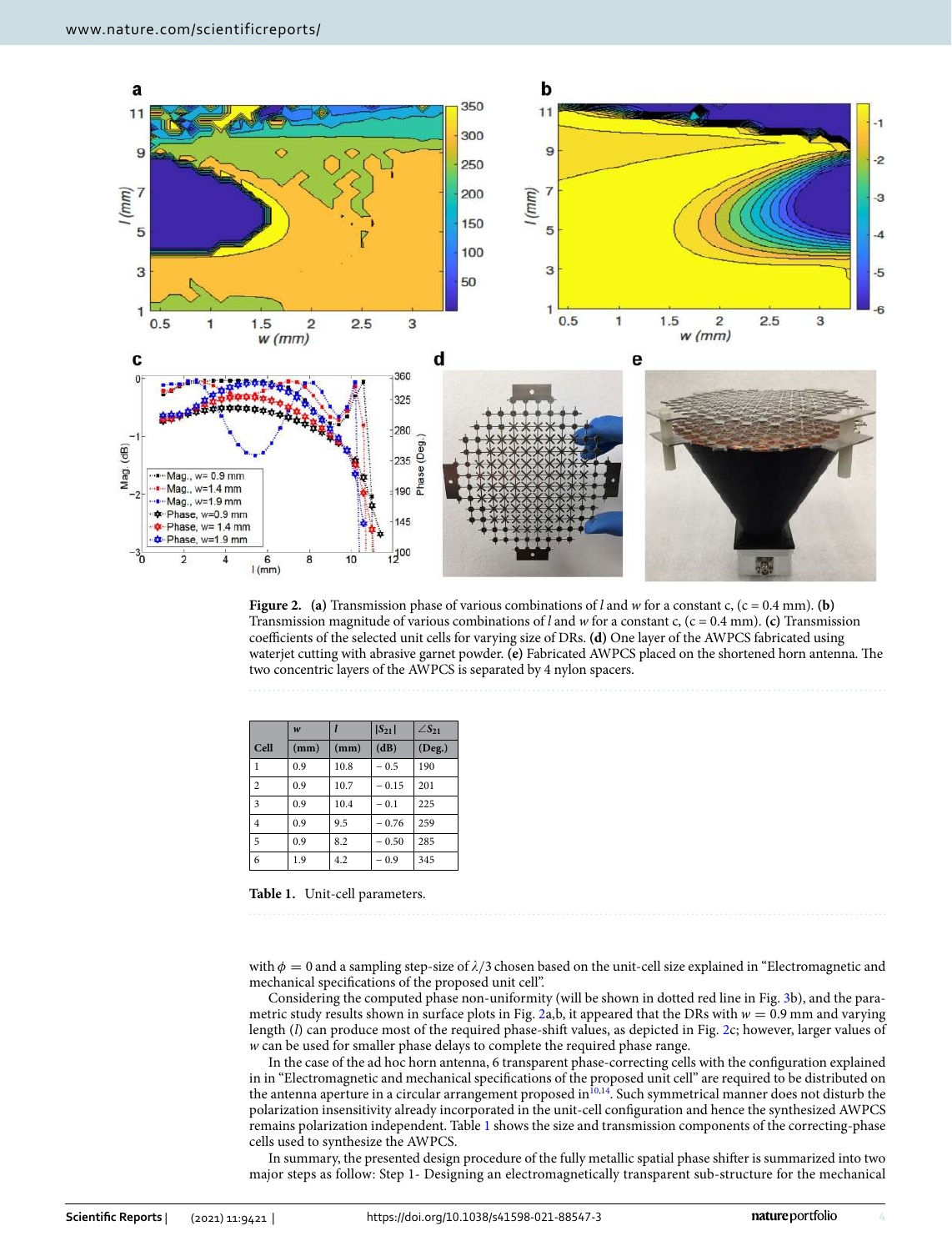

<span id="page-4-0"></span>

integrity of the phase shifter. Inductive strips, named Static Cross (SC) are used here for this purpose, as they can be easily tuned to resonate within the desired frequency band of the spatial phase shifter. Step 2- Designing new resonators and attaching them to the inductive strips to control the spatial phase shifter's transmission phase and magnitude. Any fabricable resonators, such as patch resonators with any shapes, dipole resonators, meander-line resonators, etc. can be added to the sub-structure designed in Step 1 to achieve the desired transmission components. Most of the known resonators are compatible with this design and can be integrated with SCs, thanks to the mechanical stability ensured in Step 1.

### **AWPCS prototyping**

In order to fabricate the proposed AWPCS, firstly the most suitable prototyping procedure needs to be decided based on the constrains of the structure. There are some available fabrication technologies which can be used for metal prototyping, such as Metal Additive Manufacturing (MAM)<sup>[45](#page-7-15)</sup>, plasma cutting<sup>[46](#page-7-16)</sup>, Abrasive Waterjet Cutting  $(AWC)^{47}$  $(AWC)^{47}$  $(AWC)^{47}$  and laser cutting<sup>[48](#page-7-18)</sup>, amongst which the first two methods cannot be used for such configurations. Indeed, there is a destructive influence on the confluence, due to the very high temperature used in plasma cutting. Hence this technique is not recommended for the proposed structure, as the perforation areas in the metasurface greatly exceed the untouched areas, which are highly subjected to breakdown. The MAM, however, is capable to precisely 3D-print objects composed of delicate patterns only if the printing object is supported by a robust base which is not the case with our metasurface, due to its small metal thickness (1 mm). Either laser cutting or AWC can be employed to perforate a metal sheet and remove polygonal patterns to realize the proposed metasurface. Nevertheless, laser cutting can be subject to thermal deformation and burr formation when used in a small area. So, a 0.5 Mpsi waterjet cutting machine with garnet abrasive powder was used for this purpose. Figure [2d](#page-3-0) shows one layer of the AWPCS made of Aluminum. The AWPCS can also be developed by stamping patterns on a thin standard metallic sheet, which can be used for large-scale manufacturing.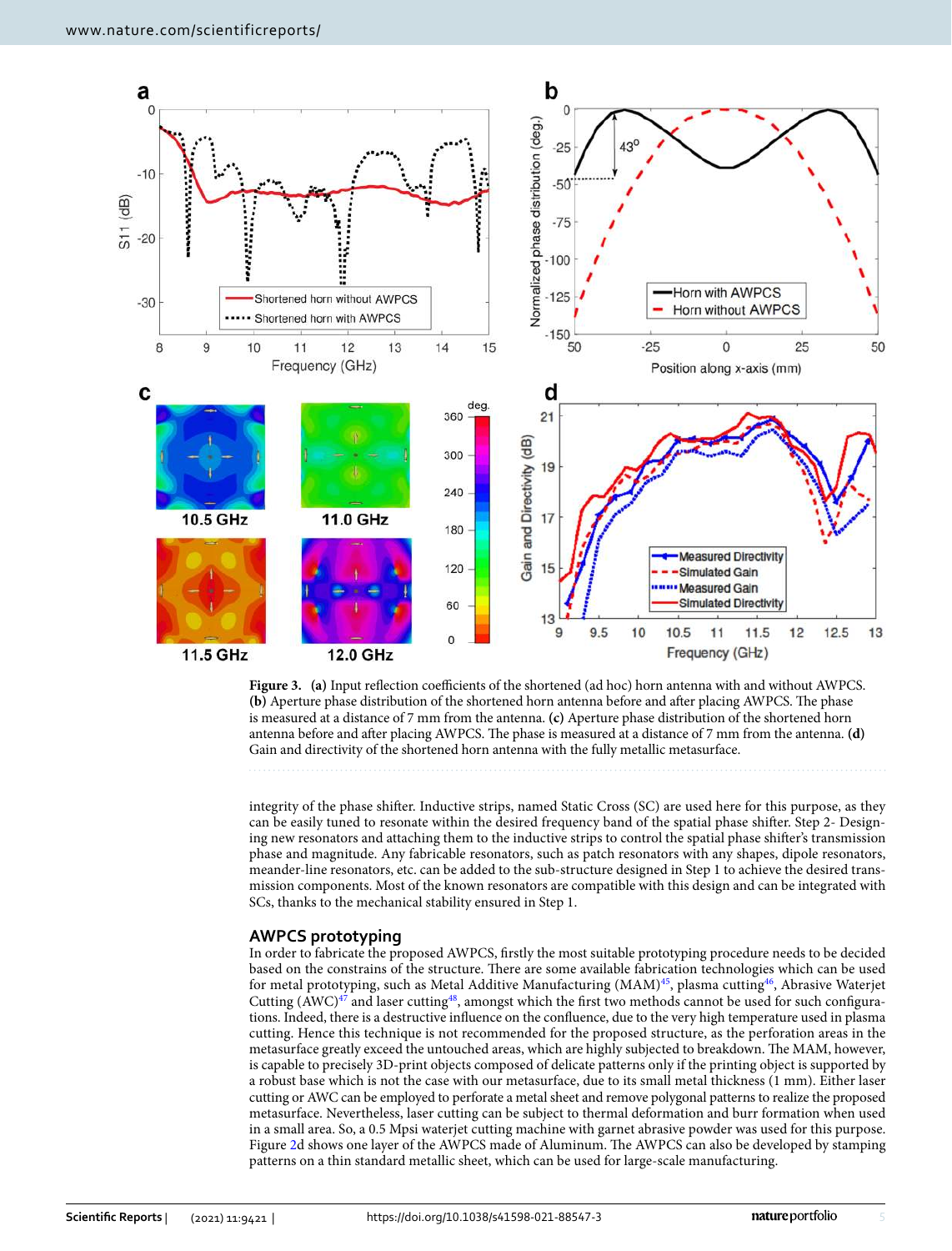

<span id="page-5-0"></span>

Two layers of perforated Aluminum sheets were fabricated and separated by 4 nylon spacers with a hight of 10 mm to realize the wideband AWPCS. The ad hoc horn antenna designed in "Shortened conical horn antenna with larger apex angle" was 3D printed using Original Prusa i3 MK3 3D printer with its maximum infill percentage, and a bed temperature of 110 C. The ad hoc horn antenna was made of polylactic acid (PLA) filament with a minimum layer thickness and a resolution of 0.1 mm and 0.01 mm, respectively, which was then metalized by the copper film. It was finally integrated with the fabricated metasurface to realize the wideband plane-wave horn antenna, as shown in Fig. [2](#page-3-0)e. The horn antenna is fed by a rectangular slot antenna with dimensions of 15.2 mm× 8.2 mm.

#### **Near‑ and Far‑field results**

The input reflection coefficients of the bare antenna as well as the antenna under AWPCS loading were measured using an Agilent PNA-X N5242A vector network analyzer. As shown in Fig. [3a](#page-4-0), the measured 10-dB |S11| bandwidth is 23% with a center frequency of 10.94 GHz.

The predicted near-field results of the antenna with the AWPCS verify a significant improvement in the electric phase distribution throughout a large frequency band, depicted by 1D and 2D plots in Fig. [3](#page-4-0)b, c, respectively. This near-field correction achieved by the AWPCS has considerably increased the aperture efficiency of the antenna system to 66%, which is 2.7 times grater than that of the bare horn antenna.

In addition to the near-field results, the wideband performance of the AWPCS can be verified through the enhanced far-field results. The plane-wave horn antenna has a measured peak directivity of 20.9 dB with a large 3-dB directivity bandwidth of 25%, extending from 9.70 GHz to 12.45 GHz. The measured peak gain and its corresponding 3-dB bandwidth of the antenna system are 20.46 dB and 23%, which is slightly smaller than the directivity bandwidth. The gain and directivity of the plane-wave horn antenna versus frequency are plotted in Fig. [3](#page-4-0)d, showing very good agreement between the predicted results by CST MWS and the measured ones in NSI-700s-50 spherical near-field range. The radiation patterns of the antenna under the AWPCS loading at 6 distinct frequencies (10.3, 10.7, 11.1, 11.5, 11.9 and 12.3 GHz) are plotted in Fig. [4,](#page-5-0) exhibiting very stable sidelobe levels (SLLs) all over the large operating frequency band. As can be seen from Fig. [4,](#page-5-0) SLLs in the H and E-planes are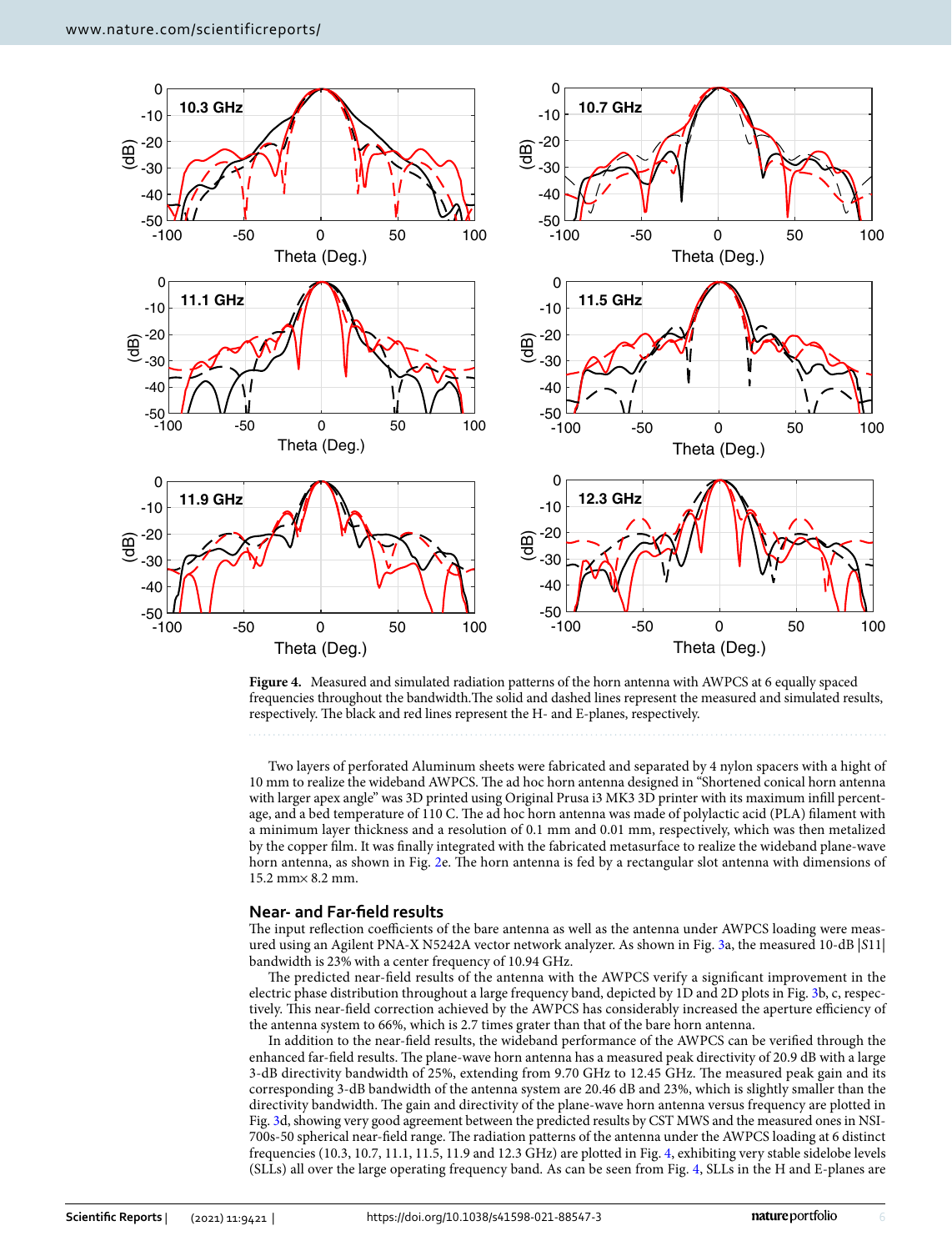| <b>Publication</b>                  | No. of microwave<br>substrates | Weight $(g)$ | Peak<br>directivity(dB) | 3dB directivity<br>bandwidth | Aperture efficiency | Cost of<br>fabrication |
|-------------------------------------|--------------------------------|--------------|-------------------------|------------------------------|---------------------|------------------------|
| TAP, 2015 <sup>8</sup>              | 8                              | 335          | 21.6                    | 8%                           | 29%                 | Very high              |
| TAP, $2016^{12}$                    | 3                              | 190          | 20.2                    | 6.4%                         | 26%                 | Very high              |
| AWPL, 2017 <sup>14</sup>            | 3                              | 193          | 21.1                    | 11.8%                        | 26%                 | Very high              |
| MAP <sub>.</sub> 2017 <sup>11</sup> | 3                              | -            | 20.5                    | $\approx$ 3%                 | 81.8%               | Very high              |
| AWPL, 2018 <sup>10</sup>            | $\overline{2}$                 | 250          | 22                      | 7%                           | 28%                 | Very high              |
| TAP, 2020 <sup>15</sup>             | None                           | 87           | 20.2                    | 9%                           | 28%                 | Very low               |
| This work                           | None                           | 30           | 20.9                    | 25%                          | 66%                 | Very low               |

<span id="page-6-6"></span>**Table 2.** Comparison with the recent phase correcting structures. TAP IEEE transactions on antennas and propagation, AWPL antennas and wireless propagation letters, MAP IET microwaves, antennas & propagation

better than − 20 dB and − 12 dB, respectively, throughout the bandwidth. The weight of the fabricated AWPCS composed of two perforated aluminum sheets is only 30 g. To provide a better overview of the contribution of this work, and underscore the necessity for such a wideband near-field correction achieved by the AWPCS, Table [2](#page-6-6) compares some of the state-of-the-art designs with the proposed AWPCS in the aspect of critical specifications for a near-field correction. As reported in this table, the AWPCS has the largest operational bandwidth with a very high aperture efficiency through an extremely low-cost materials and fabrication process.

#### **Conclusion**

An all-metal metasurface, named all-metal wideband phase correcting structure (AWPCS), with a completely passive and symmetrical configuration is presented in this paper. The proposed AWPCS is composed of only two layers of aluminum sheets perforated to realize several arrays of metallic resonators, which are responsible to produce a wideband transmission window with a controllable transmission phase. Unlike all other all-metal phase manipulators, the wideband phase-shifting mechanism of the AWPCS is neither based on polarization conversion, nor sensitive to incoming waves polarization. The proposed AWPCS was fabricated using waterjet cutting machine with abrasive garnet powder to facilitate the perforation of the metal sheets. To test the performance of the AWPCS, a shortened horn antenna with a highly nonuniform near-field phase distribution was used as an electromagnetic source for the AWPCS. According to the predicted and measured results, the AWPCS has greatly improved the near-field phase distribution of the shortened horn antenna, resulting in a very high aperture efficiency of 66%, corresponding to a peak gain of 20.46 dB. The large operational bandwidth of the AWPCS was also verified through the measured large 3-dB gain bandwidth of 23% achieved for the plane-wave horn antenna. The proposed design technology opens a new door in metasurfaces design and their applications, as RF laminates which are the greatest contributor of high manufacturing cost has completely been made redundant without imposing any limitations in terms of electromagnetic behavior, mechanical robustness and ease of fabrication, while an excellent wideband performance has been achieved.

Received: 3 February 2021; Accepted: 6 April 2021 Published online: 03 May 2021

#### **References**

- <span id="page-6-0"></span> 1. Dadgarpour, A., Kishk, A. A. & Denidni, T. A. Gain enhancement of planar antenna enabled by array of split-ring resonators. IEEE Trans. Antennas Propag. **64**, 3682–3687 (2016).
- <span id="page-6-1"></span> 2. Akbari, M., Ghalyon, H. A., Farahani, M., Sebak, A.-R. & Denidni, T. A. Spatially decoupling of CP antennas based on FSS for 30-GHz MIMO systems. IEEE Access **5**, 6527–6537 (2017).
- 3. Lalbakhsh, A. et al. Single-dielectric wideband partially reflecting surface with variable reflection components for realization of a compact high-gain resonant cavity antenna. IEEE Trans. Antennas Propag. **76**, 1916–1921 (2019).
- 4. Akbari, M., Gupta, S., Farahani, M., Sebak, A. & Denidni, T. Gain enhancement of circularly polarized dielectric resonator antenna based on fss superstrate for mmw applications. IEEE Trans. Antennas Propag. **64**, 5542–5546 (2016).
- 5. Dadgarpour, A., Zarghooni, B., Virdee, B. S. & Denidni, T. A. Enhancement of tilted beam in elevation plane for planar end-fire antennas using artificial dielectric medium. IEEE Trans. Antennas Propag. **63**, 4540–4545 (2015).
- 6. Lalbakhsh, A., Afzal, M. U., Esselle, K. P. & Smith, S. L. A high-gain wideband ebg resonator antenna for 60 GHz unlicenced frequency band. In 12th European Conference on Antennas and Propagation (EuCAP) (2018).
- <span id="page-6-2"></span> 7. Dutta, K., Guha, D., Kumar, C. & Antar, Y. M. New approach in designing resonance cavity high-gain antenna using nontransparent conducting sheet as the superstrate. IEEE Trans. Antennas Propag. **63**, 2807–2813 (2015).
- <span id="page-6-3"></span> 8. Afzal, M. U., Esselle, K. P. & Zeb, B. A. Dielectric phase-correcting structures for electromagnetic band gap resonator antennas. IEEE Trans. Antennas Propag. **63**, 3390–3399 (2015).
- <span id="page-6-4"></span> 9. Lalbakhsh, A., Afzal, M. U., Zeb, B. A. & Esselle, K. P. Design of a dielectric phase-correcting structure for an ebg resonator antenna using particle swarm optimization. In Proceedings of the International Symposium on Antennas Propagation, Hobart (2015).
- <span id="page-6-5"></span> 10. Afzal, M. U., Esselle, K. P. & Lalbakhsh, A. A methodology to design a low-profile composite-dielectric phase-correcting structure. IEEE Antennas Wirel. Propag. Lett. **17**, 1223–1227 (2018).
- <span id="page-6-8"></span> 11. Zhou, L., Chen, X., Duan, X. & Li, J. Fabry-Perot antenna using a three-layer phase shifting structure for gain enhancement. IET Microwaves Antennas Propag. **12**, 400–405 (2017).
- <span id="page-6-7"></span> 12. Afzal, M. U. & Esselle, K. P. A low-profile printed planar phase correcting surface to improve directive radiation characteristics of electromagnetic band gap resonator antennas. IEEE Trans. Antennas Propag. **64**, 276–280 (2016).
- 13. Hayat, T., Afzal, M. U., Lalbakhsh, A. & Esselle, K. P. Additively manufactured perforated superstrate to improve directive radiation characteristics of electromagnetic source. IEEE Access (2019).

7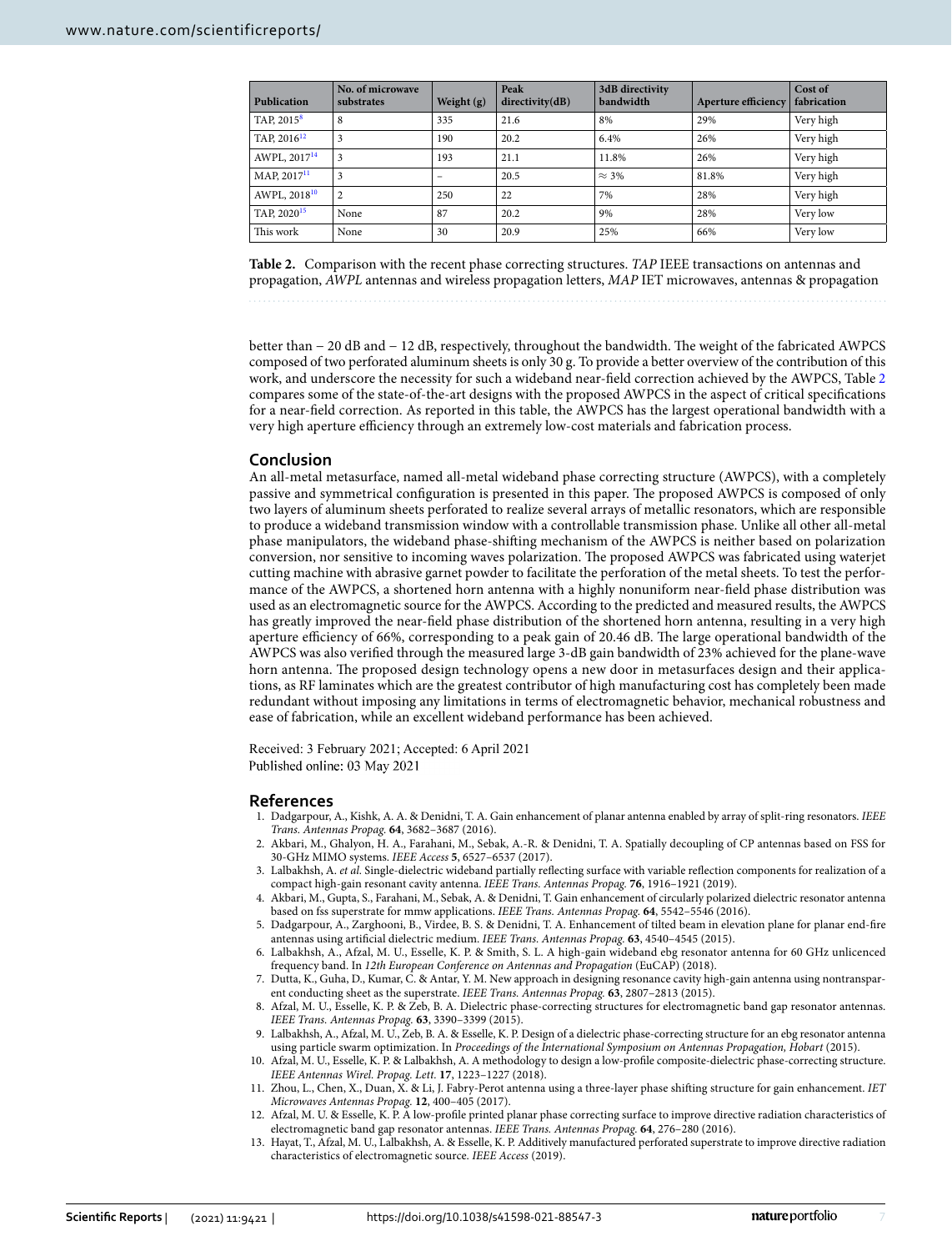- <span id="page-7-12"></span> 14. Lalbakhsh, A., Afzal, M. U. & Esselle, K. P. Multi-objective particle swarm optimization to design a time delay equalizer metasurface for an electromagnetic band gap resonator antenna. IEEE Antennas Wirel. Propag. Lett. **16**, 912–915 (2017).
- <span id="page-7-2"></span> 15. Lalbakhsh, A., Afzal, M. U., Esselle, K. P. & Smith, S. L. Low-cost non-uniform metallic lattice for rectifying aperture near-field of electromagnetic bandgap resonator antennas. IEEE Trans. Antennas Propag. **68**, 3328–3335 (2020).
- <span id="page-7-0"></span>16. Akbari, M. et al. Phase gradient surface approaches for 60 ghz beam tilting antenna. IEEE Trans. Antennas Propag. (2020).
- <span id="page-7-1"></span> 17. Hodges, R. E., Chahat, N., Hoppe, D. J. & Vacchione, J. D. A deployable high-gain antenna bound for mars: Developing a new folded-panel reflectarray for the first cubesat mission to mars. IEEE Antennas Propag. Mag. **59**, 39–49 (2017).
- <span id="page-7-3"></span> 18. Zhao, X. et al. All-metal transmit-array for circular polarization design using rotated cross-slot elements for high-power microwave applications. IEEE Trans. Antennas and Propag. **65**, 3253–3256 (2017).
- <span id="page-7-8"></span> 19. Yang, F., Deng, R., Xu, S. & Li, M. Design and experiment of a near-zero-thickness high-gain transmit-reflect-array antenna using anisotropic metasurface. IEEE Trans. Antennas Propag. **66**, 2853–2861 (2018).
- <span id="page-7-6"></span> 20. Jimenez, C. M., Menargues, E. & García-Vigueras, M. All-metal 3-d frequency-selective surface with versatile dual-band polarization conversion. IEEE Trans. Antennas Propag. **68**, 5431–5441 (2020).
- <span id="page-7-7"></span> 21. Tuloti, S. H. R., Rezaei, P. & Hamedani, F. T. High-efficient wideband transmitarray antenna. IEEE Antennas Wirel. Propag. Lett. **17**, 817–820 (2018).
- <span id="page-7-5"></span> 22. Pham, K. T. et al. Low-cost metal-only transmitarray antennas at ka-band. IEEE Antennas Wirel. Propag. Lett. **18**, 1243–1247 (2019).
- <span id="page-7-4"></span> 23. Liu, D. & Hattori, T. Sharp resonances in terahertz free-standing three-dimensional metallic woven meshes. Opt. Exp. **28**, 30174– 30186 (2020).
- <span id="page-7-9"></span>24. Balanis, C. A. Antenna Theory: Analysis and Design (Wiley, London, 2016).
- <span id="page-7-10"></span> 25. Omar, A. A. & Shen, Z. Thin 3-d bandpass frequency-selective structure based on folded substrate for conformal radome applications. IEEE Trans. Antennas Propag. **67**, 282–290 (2019).
- 26. La Spada, L. & Vegni, L. Metamaterial-based wideband electromagnetic wave absorber. Opt. Exp. **24**, 5763–5772 (2016).
- 27. Paul, G. S., Mandal, K. & Lalbakhsh, A. Single-layer ultra-wide stop-band frequency selective surface using interconnected square rings. AEU-Int. J. Electron. Commun. **132**, 153630 (2021).
- 28. Akbari, M., Samadi, F., Sebak, A.-R. & Denidni, T. A. Superbroadband coding metasurface for rcs reduction based on polarization conversion. IEEE Antennas Propag. Mag. (2019).
- 29. Li, D., Shen, Z. & Li, E.-P. Spurious-free dual-band bandpass frequency-selective surfaces with large band ratio. IEEE Trans. Antennas Propag. **67**, 1065–1072 (2019).
- 30. Lalbakhsh, A., Afzal, M. U., Esselle, K. P. & Smith, S. Design of an artificial magnetic conductor surface using an evolutionary algorithm. In Proceedings of the International Conference on Electromagnetics in Advanced Applications (ICEAA), 885–887 (2017).
- 31. Zarbakhsh, S., Akbari, M., Samadi, F. & Sebak, A.-R. Broadband and high-gain circularly-polarized antenna with low rcs. IEEE Trans. Antennas Propag. **67**, 16–23 (2018).
- 32. Amin, M. et al. Quasi-crystal metasurface for simultaneous half-and quarter-wave plate operation. Sci. Rep. **8**, 15743 (2018).
- 33. Das, P., Mandal, K. & Lalbakhsh, A. Single-layer polarization-insensitive frequency selective surface for beam reconfigurability of monopole antennas. J. Electromagnet. Waves Appl. **34**, 86–102 (2020).
- 34. La Spada, L. Metasurfaces for advanced sensing and diagnostics. Sensors **19**, 355 (2019).
- 35. Bayat-Makou, N., Wu, K. & Kishk, A. A. Single-layer substrate-integrated broadside leaky long-slot array antennas with embedded reflectors for 5g systems. IEEE Trans. Antennas Propag. **67**, 7331–7339 (2019).
- 36. Bahramipour, S. S., Afrooz, K., Honari, M. M., Mirzavand, R. & Mousavi, P. Gradient and huygens' metasurface design and analysis based on transmission line theory. IEEE Trans. Antennas Propag. (2020).
- 37. Lalbakhsh, A. & Esselle, K. P. Directivity improvement of a Fabry-Perot cavity antenna by enhancing near field characteristic. In 2016 17th International Symposium on Antenna Technology and Applied Electromagnetics (ANTEM), 1–2 (IEEE, 2016).
- 38. Akbari, M., Samadi, F., Sebak, A.-R. & Denidni, T. A. Superbroadband diffuse wave scattering based on coding metasurfaces: Polarization conversion metasurfaces. IEEE Antennas Propag. Mag. **61**, 40–52 (2019).
- <span id="page-7-11"></span> 39. Honari, M. M., Mousavi, P. & Sarabandi, K. Miniaturized-element frequency selective surface metamaterials: A solution to enhance radiation off of rfics. IEEE Trans. Antennas and Propag. (2019).
- <span id="page-7-13"></span> 40. Al-Joumayly, M. A. & Behdad, N. Wideband planar microwave lenses using sub-wavelength spatial phase shifters. IEEE Trans. Antennas Propag. **59**, 4542–4552 (2011).
- 41. Liu, K., Ge, Y. & Lin, C. A compact wideband high-gain metasurface-lens-corrected conical horn antenna. IEEE Antennas Wirel. Propag. Lett. **18**, 457–461 (2019).
- 42. Katare, K. K., Chandravanshi, S., Biswas, A. & Akhtar, M. J. Realization of split beam antenna using transmission-type coding metasurface and planar lens. IEEE Trans. Antennas Propag. **67**, 2074–2084 (2019).
- 43. Katare, K. K., Biswas, A. & Akhtar, M. J. Microwave beam steering of planar antennas by hybrid phase gradient metasurface structure under spherical wave illumination. J. Appl. Phys. **122**, 234901 (2017).
- <span id="page-7-14"></span> 44. Gagnon, N. & Petosa, A. Using rotatable planar phase shifting surfaces to steer a high-gain beam. IEEE Trans. Antennas Propag. **61**, 3086–3092 (2013).
- <span id="page-7-15"></span>45. Frazier, W. E. Metal additive manufacturing: A review. J. Mater. Eng. Perform. **23**, 1917–1928 (2014).
- <span id="page-7-16"></span> 46. Nemchinsky, V. A. & Severance, W. What we know and what we do not know about plasma arc cutting. J. Phys. D Appl. Phys. **39**, R423 (2006).
- <span id="page-7-17"></span> 47. Srinivas, S. & Babu, N. R. Penetration ability of abrasive waterjets in cutting of aluminum-silicon carbide particulate metal matrix composites. Mach. Sci. Technol. **16**, 337–354 (2012).
- <span id="page-7-18"></span> 48. Siebert, R., Schneider, J. & Beyer, E. Laser cutting and mechanical cutting of electrical steels and its effect on the magnetic properties. IEEE Trans. Magnet. **50**, 1–4 (2014).

#### **Author contributions**

Conceptualization: A.L.; methodology: A.L., M.A., and K.E; investigation: All authors; writing A.L., funding acquisition, K.E. All authors reviewed the manuscript. This research was supported by an Australian Research Council Discovery grant and a UTS Faculty of Engineering and IT strategic start-up grant.

#### **Competing interests**

The authors declare no competing interests.

#### **Additional information**

**Correspondence** and requests for materials should be addressed to A.L.

**Reprints and permissions information** is available at [www.nature.com/reprints.](www.nature.com/reprints)